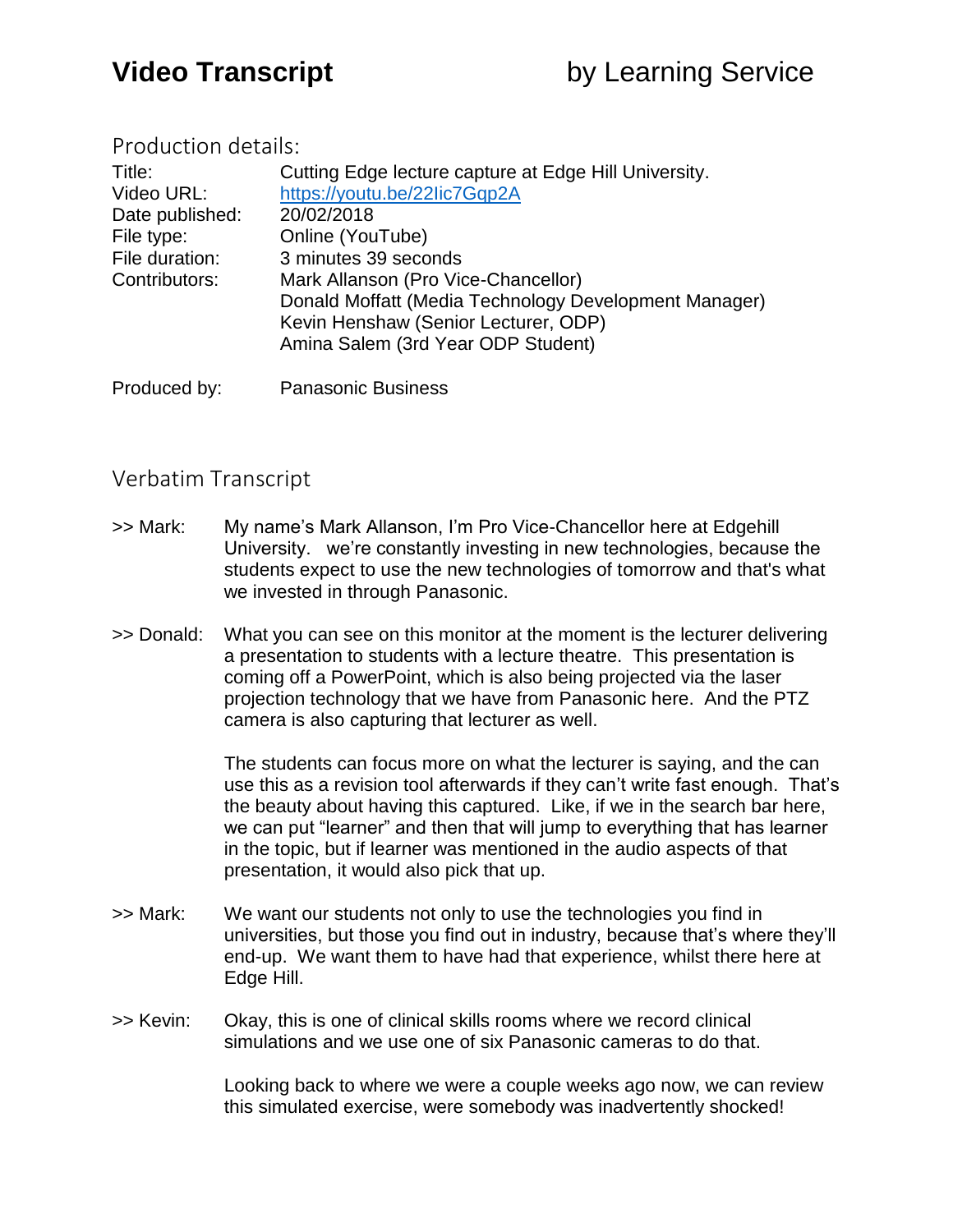- >> Student: Yep!
- >> Kevin: Me!
- >> Student: Yes! [laughter]
- >> Kevin: You can see at this point, cardiac compressions, absolutely fine.
- >> Student: I was very channelled in the job I was doing…
- >> Kevin: I can see you concentrating there.
- >> Student: …and you can see the other people were channelled in their job, and we didn't take note at the time.
- >> Kevin: So, you didn't notice what was happening there?
- >> Student: No!
- >> Kevin: Everyone was focussed on one particular task. Which is fine, but at this point now…I sneak in, touch the patient…and the shock was delivered and I would have been a fatality.
- >> Student: When you get the opportunity to look back, you can pick things out that you didn't do, pick things out that you did do well.

If you were stood there with a clipboard and saying; "You don't do this" and "You don't do that", well I didn't do that! Well, you've got video proof here, that you actually did do it.

The things that we actually did in the simulation, if I was to write it down on a piece of paper, I'd only probably be able to put 10, 15 things down. However, if I write it down after watching the video, I'd probably be able to double it or triple it. I think it's brilliant!

We all learnt a lot because we discussed it afterwards.

>> Kevin: Good!

[Ceremonial music playing]

>> Mark: Graduations are really important events, they're pinnacle to students' life here. A sense of great achievement and a very happy occasion.